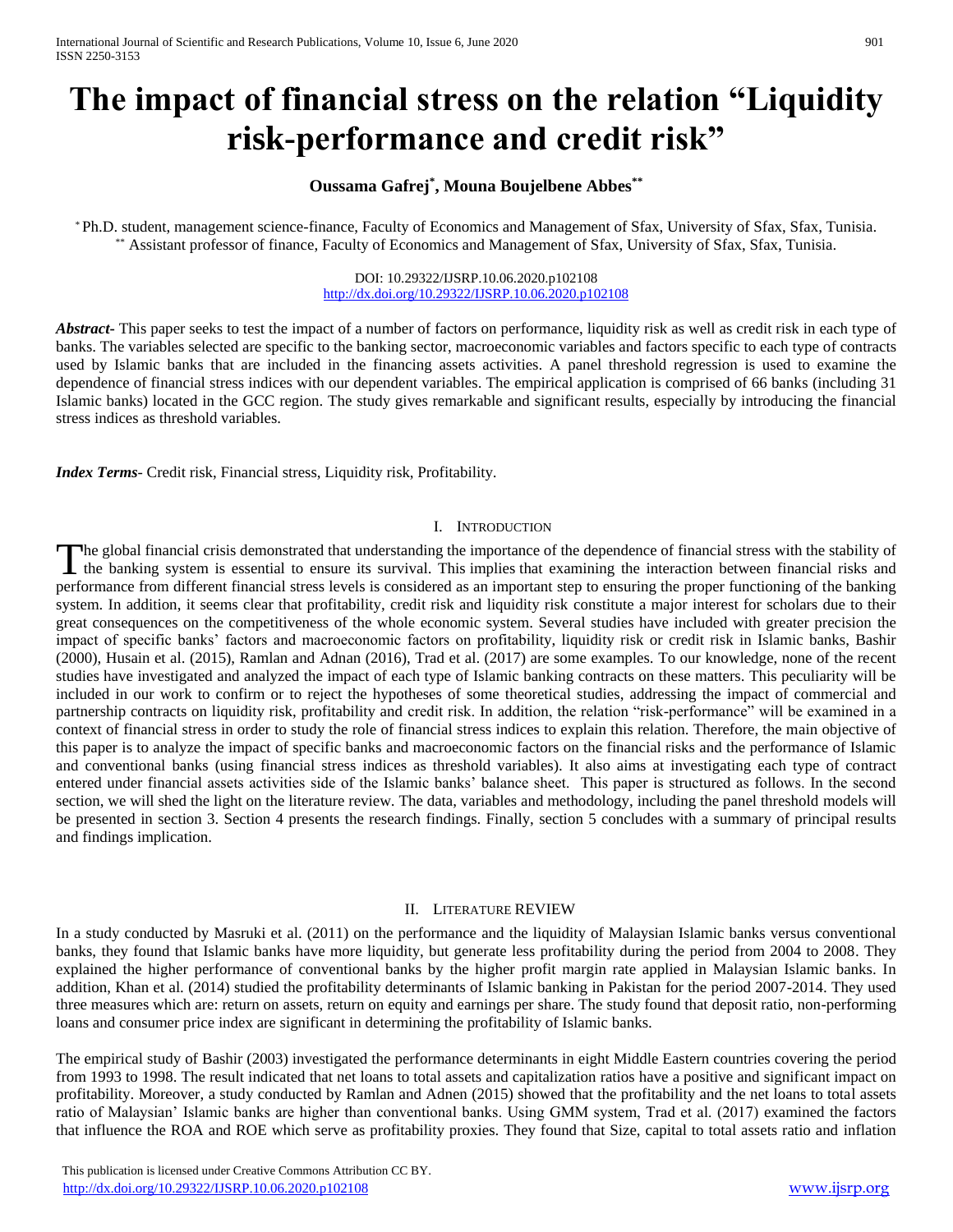rate increased the performance of Islamic banks. Credit risk determinants in Islamic banks have been studied by a range of researchers thanks to its importance in terms of its ability to minimize financial risks and maximize the bank's profitability. Among them, the work conducted by Uda et al. (2018) which examines the factors that may have considerable influence on the credit risk of Malaysian banks. They found that management efficiency, size, loan to deposit and risk weighted asset have significant importance Malaysian Islamic and conventional banks. Using the non-performing loans as a proxy of credit risk, Hayati and Ahmad (2014) found that the credit risk in Malaysian Islamic banks is influenced by three factors which are the size of the bank, the risk weighted assets and the management efficiency. Some threshold literatures were consulted, we can take the example of the study conducted by Chen and Quang (2014), the authors of this paper have chosen to analyze the relationship between international financial integration and economic growth by using threshold variables of some of country characteristics. In addition, Hameed et al. (2017) have investigated the impact of the inflation rate of GDP growth with low, medium and high levels, the results obtained from this study are significant and different from one level to another. The study conducted by Xie et al. (2018) examined the impact of the new energy consumption on the GDP growth using multiple threshold effects.

#### III. DATA, VARIABLES AND MODELS SPECIFICATION

## *A.DATA*

 The data included in this study cover Islamic and conventional banks in the GCC region, we retain three types of variables: bank specific, macroeconomic and Islamic bank specific factors covering the period from 2006 to 2018. As regards the bank specific factors and Islamic bank specific ones were taken from the banks' annual reports. The macroeconomics variables were obtained from the World Bank website. Our sample contains 66 banks in which 31 are Islamic banks and 35 are conventional banks.

| Country      | Islamic banks | Conventional banks |
|--------------|---------------|--------------------|
| Bahrain      |               |                    |
| Kuwait       |               |                    |
| <i>Oman</i>  |               |                    |
| Qatar        |               | h                  |
| Saudi Arabia |               | h                  |
| <b>UAE</b>   | 8             | 8                  |
| Total        | 31            | 35                 |

**Table 1.** *Number of Islamic and Conventional banks by country*

#### *B.VARIABLES*

#### *Dependent variables:*

The liquidity measure included in our study was the net loans to total assets ratio (LTA). This ratio gives a picture of the liquidity risk position, measures the ability of banks to manage the liquidity problems and measures the less liquid asset the bank has. The higher LTA ratio indicates that bank holds more illiquid assets in their balance sheet which lead to increase the level of liquidity risk and vice versa. It also may be implied that banks may not have enough liquidity to pay its shorter maturity obligations. Return on assets (ROA) is considered as the most often used measure of profitability. It articulates the ability of banks to use their assets in order to generate more profits. The ROA ratio is calculated by dividing the net income after tax by the total assets. Concerning the measurement of credit risk, we have used the loan loss provision ratio (LLP). The LLP ratio measure the amount holds by the bank in order to cover potential default risk of gross loans. This ratio is used by banks to measure credit risk and the quality of bank's asset. LLP ratio indicates that banks may confront more future losses. These proxies previously were used in some studies Vodava (2011), Ben Moussa and Chedia (2016), Ramlan and Adnen (2015), Trad et al. (2017).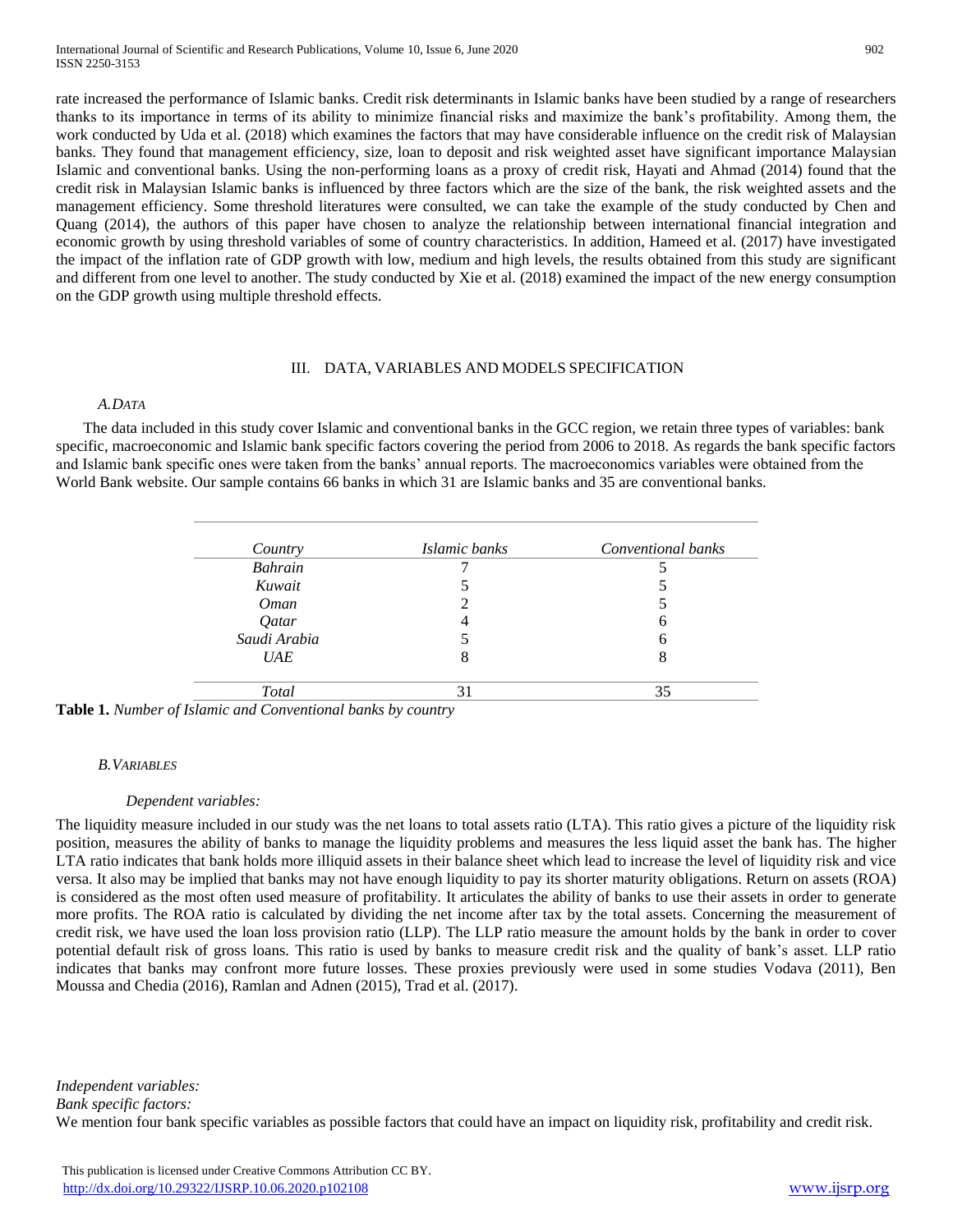#### *Capital to total assets ratio:*

It captures the potentiality of bank to cover the loss of assets arising from inadequate financial transactions. Higher CAP ratio involves that a bank's equity represents a large portion in their balance sheet. Nouaili et al. (2015) found that in Tunisian banks, CAP ratio has a positive influence on performance. Farhan et al. (2011) and Iqbal (2012) found that CAP ratio has a positive and significant impact on the liquidity risk in conventional banks and for commercial banks in Pakistan respectively. Gila- Gourgouna and Nikolaidou (2017) analyzed the determinants of credit risk in the Spanish banking, they found that there is a positive link between credit risk and capitalization ratio.

#### *The size of the bank:*

The link between the size of the bank performance and risks has been the object of some studies. In our study, we will use the logarithm of total assets as a measure for each Islamic and Conventional bank. Chen (2018) found that bank performance has a positive and significant relationship with the size of banks of 12 advanced countries. Oehler and Almin (2010) showed that size has a positive and significant influence on liquidity risk in Islamic banks. Also, in a paper conducted by Terraza (2015), the results presented indicate that bank performance and liquidity risk depend on the size of the European banking sector. Ruslan (2019) found that bank size is proven to influence significantly the credit risk with a positive sign.

#### *Interbank ratio:*

It is a ratio that links two important items of banks' balance sheet which are loans due from banks and deposits due to banks by dividing the first by the second. When that ratio exceeds the 100 points of percentage, indicates that the bank is a "*net placer*" in the banking sector as a whole. By contrast, a bank is considered as a "*net borrower*", if the interbank ratio is less than 100 percent. Cerrato et al. (2012) have shown that the world average of interbank ratio was equal to 74.6 percent for the time period from 2000 to 2010. Dinger and Hager (2007) have found that the interbank ratio affects negatively the bank risk and this means that a higher interbank ratio implies a higher bank risk level. In a study conducted by Paloni (2015), using a sample of 83 UK banks found that the profitability depends on whether banks are net placer or net borrower.

#### *Islamic Banking specific factors:*

In this study, we have used Islamic specific factors and we have focused exclusively on assets sides, which are the types of financial activity contracts, which include partnership contracts and commercial contracts.

#### *Macroeconomics factors:*

Concerning the macroeconomic factors, we have used the two most widely recognized and utilized which are the growth rate of gross domestic product, the inflation rate.

#### *The rate of the growth of gross domestic product:*

It measures the rate at which the economy of a country is growing. It has been calculated by subtracting from the GDP of the final year, the GDP of the initial year and dividing this gap by the latter. Yuksel et al. (2018) found that there is a positive relationship between banks' profitability and economic growth in post soviet countries. Tan and Floros (2016) found an opposite outcome where GDP growth rate negatively influences the profitability of the banking sector in China. Castro (2012) studied the link between GDP growth and credit risk in a group of countries which have experienced unfavorable economic conditions. The results of this study showed that GDP growth rate negatively affects credit risk. On the other hand, Tesfaye (2012) found that GDP growth rate has a positive influence on banks' liquidity.

#### *The inflation rate:*

It is a purely economic concept referring to rising over time at a general level of goods and services on the basis of the Consumer Price Index (CPI) which is calculated by dividing a price of a basket of goods for a particular year by the price of a basket of goods in a base year. Mkandawire (2016) found that inflation is a significant variable that has a positive impact on profitability of commercial banks in Azerbaijan and Malawi respectively. Gafrej and Boujelbene (2017) found that inflation is negatively and significantly related to the liquidity of conventional banks. Ghenimi and Omri (2015) found that inflation rate has a positive and significant impact on the level of liquidity of conventional and Islamic banks in the GCC region. On the other hand, Blessing and Canicio (2015) found that credit risk is positively and significantly influenced by inflation rate in Zimbabwe.

## *C. MODELS SPECIFICATION*

In this study, we shed light on the issue of liquidity risk management and profitability in Islamic banking and make comparison with conventional banks.

The basic equation for the models is as follows: *For Islamic banks:*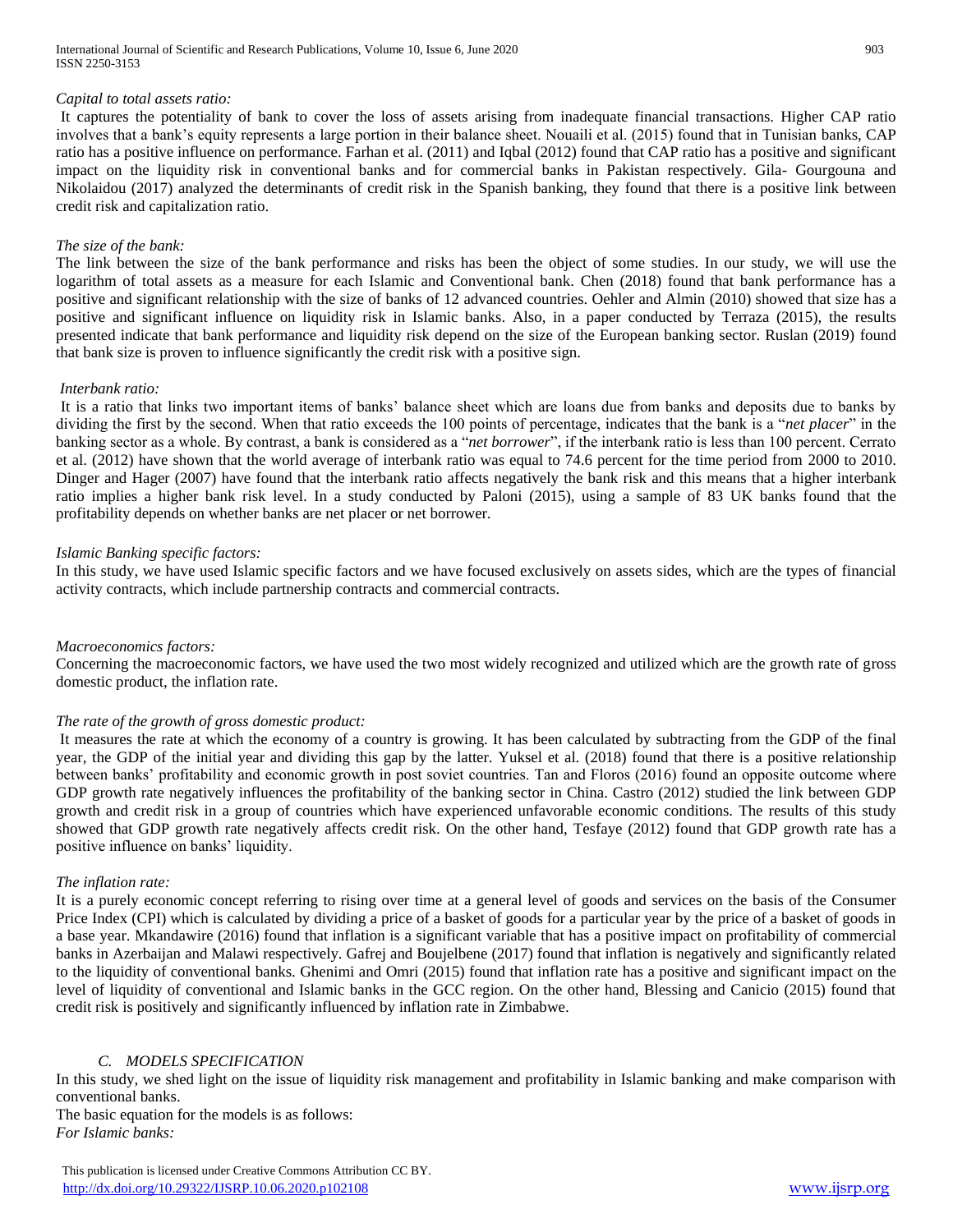$$
Yit = \alpha 0 + \beta j \, BANK + \beta k \, ISLBANK + \beta l \, MACRO + \varepsilon i, t \tag{1}
$$

#### *For Conventional banks:*

#### $Yit = \alpha \theta + \beta j \, BANK + \beta l \, MACRO + \varepsilon i, t$  (2)

where *Yit* represents the liquidity risk expressed as net loans to total assets ratio (LTA) and the bank profitability and credit risk measured by the return on assets (ROA) and the loan loss provision ratio (LLP) respectively; *BANK* represents a vector of specificbank variables (CAP, SIZE and IBR), *ISLBANK* represents a vector of specific- Islamic bank variables (CC and PC) and *MACRO*  represents macroeconomics variables (GDP and INF). *α0* is the constant coefficient ; and *β* is the coefficient of all explanatory variables. All variables included in each vector are mentioned in the tables above.

#### *Panel Threshold Regression (PTR):*

We use the panel threshold model was introduced by Hansen (1999). The methodology is based on the assumption that the relation between risks and performance will be affected by a third factor in a non linear way (the financial stress index). In other words, the equation will be divided into two regimes, based on the threshold parameter. The model will take the following form:

$$
Yit = \mu i + \beta 1 zit I (qit \le \gamma) + \beta 2 zit I (qit > \gamma) + \varepsilon it (3)
$$

Where i represents the individual and t represents the time period.  $Y$  is the dependent variable  $\gamma$  is the threshold parameter,  $\beta$ 1 and  $\beta$ 2 are the coefficients of the two regimes. *zit* and *qit* are a vector of endogenous variables and the threshold variable respectively. The *it* is the error term and  $\mu i$  is the bank individual effect.

The alternative way to write the PTR model is as follows:

Yit { $\mu$ i +  $\beta$ 1 xit +  $\varepsilon$ it qit  $\leq \gamma$  $\mu i + \beta 2 \, x i t + \varepsilon i t$  qit  $\langle \gamma \rangle$  (4)

Where: the model parameters  $\beta 1$  and  $\beta 2$  vary at the same time over the period across individual points in a threshold condition which is the financial stress in our case.

The methodology applied by Hansen (1999) is based on a sequential manner to estimate the threshold parameter. For the first step of this process, the individual effects shall be estimated with a different way from linear models. Following this step, the last squares estimators will be used to estimate  $\gamma$ . Then  $\gamma$  estimator will be selected by the value which minimizes the sum of squared residuals (RSS). After the identification of  $\gamma$  estimator, OLS estimation is made to estimate the coefficient of  $\beta$ 1 ( $\gamma$ ) and  $\beta$ 2 ( $\gamma$ ) on the basis of two separate regimes. In order to test the null hypothesis (H0), Hansen (1999) use an asymptotic distribution of the likelihood ratio. In our study, we consider a single-threshold regression model with two regimes:

 $Yit = \mu i + Xit \theta + \beta 1$  zit  $I$  (IMFSI $it \leq \gamma$ ) +  $\beta 2$  zit I (IMFSI $it > \gamma$ ) +  $\epsilon$ it (5)

## $Yit = \mu i + Xit \theta + \beta 1$  zit I (FSIit  $\leq \gamma$ ) +  $\beta 2$  zit I (FSIit  $> \gamma$ ) +  $\epsilon$ it (6)

Where Yit is the dependent variable,  $Xit$  is a set of explanatory variables, FSI and IMFSI are the threshold variables (the construction of both indices was presented in our previous study (Gafrej and Boujelbene 2020)),  $\gamma$  is the threshold parameter.  $\beta$ 1 and  $\beta$ 2 are the coefficients of the two regimes.  $\theta$  is the coefficient of independent variables. *ui and sit* are the individual effects and the error term respectively.

#### IV. EMPIRICAL RESULTS

#### *A. DESCRIPTIVE STATISTICS*

Table 2 provides a summary of descriptive statistics ( mean, standard deviation, minimum and maximum values) for the dependent variables and the independent variables for the period from 2006-2018 with a number of observations (for each variable) equal to 455 for conventional banks and 403 for Islamic banks.

| <i><b>Observations</b></i><br>Minimum<br><b>Maximum</b><br><b>Standard Deviation</b><br>Mean<br><i>Variables</i> |  |
|------------------------------------------------------------------------------------------------------------------|--|
|------------------------------------------------------------------------------------------------------------------|--|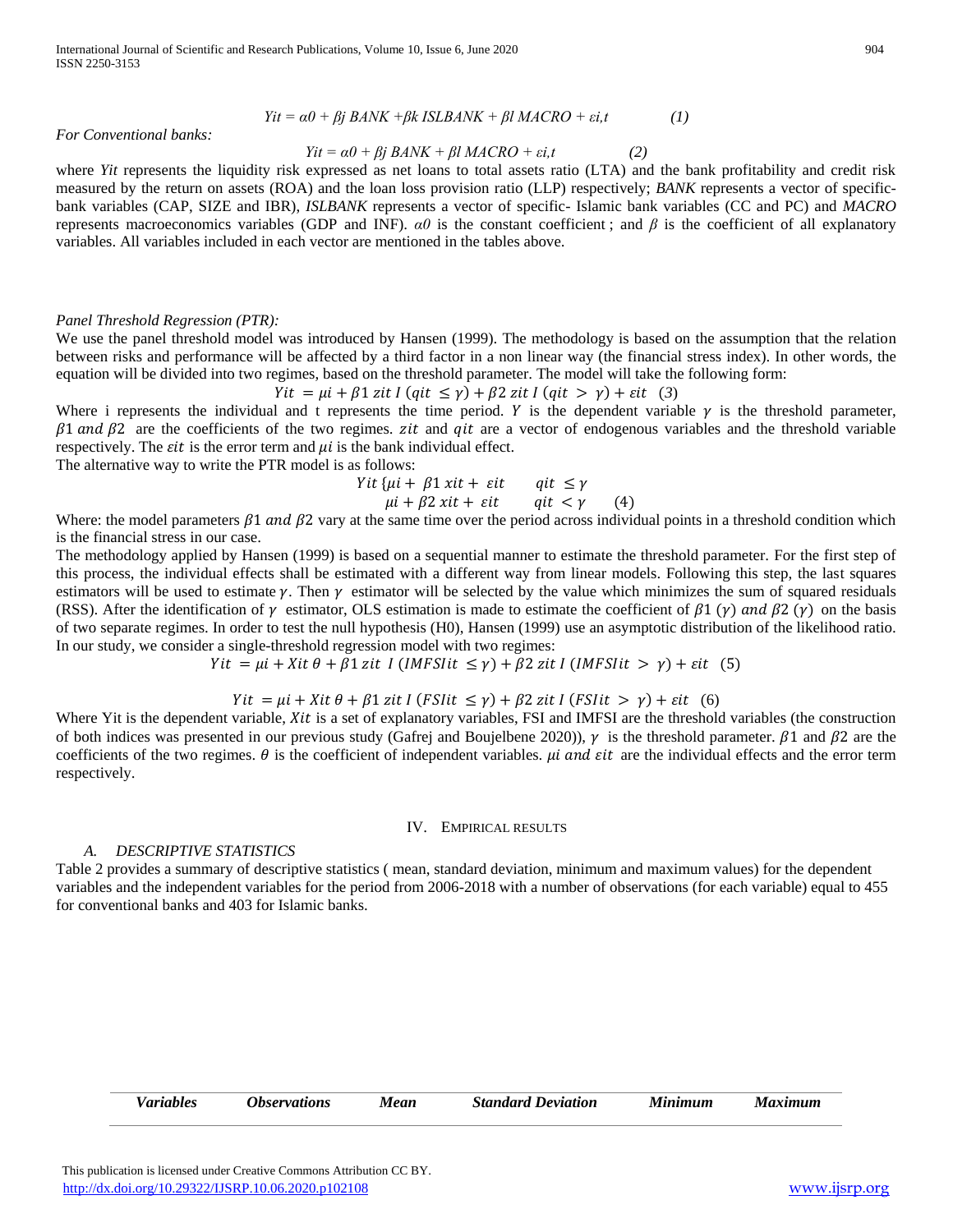INF 455 3.2607 3.2998 **Table 2** *Descriptive analysis of banking specific and macroeconomics factors*

Table 2 illustrates the descriptive analysis of the specific banks, Islamic specific banks and macroeconomic factors for Islamic banks and specific banks and macroeconomic variables for conventional banks. In addition, the table shows that the average of the LTA ratio for Islamic banks is 0.5512 and for Conventional banks is 0.5989. Next, we see that the average of profitability over the study period of Conventional banks, which is measured by ROA, is higher than that of Islamic banks, which means that Conventional banks generate profit more than Islamic banks. The reverse observation applies to the mean of capitalization ratio (CAP) calculated by dividing the total equity of a bank by the total assets. This table also shows the descriptive statistics of LLP ratio, we observe that the arithmetical average is 0.039 for Islamic banks, while is 0.0427 for Conventional Banks. Concerning, the variable used to measure the

## evolution of the interbank ratio (IBR), the table indicates that the mean of IBR for Conventional banks is 2.7955 and for Islamic banks is 5.7066. In addition, the arithmetic average of the size of the bank is higher in conventional banks. Finally, the average of CC and PC are 0.9259 and 0.0676 respectively.

## B. *STUDYING THE RELATION "LIQUIDITY RISK-PERFORMANCE AND CREDIT RISK": COMPARING ISLAMIC AND CONVENTIONAL BANKS*

This section presents the estimations of (1) and (2) equations concerning the study of the impact of banking specific factors and macroeconomic variables on the banking profitability and credit risk and liquidity risk in Islamic and Conventional banks. Also, it presents the impact of the partnership and commercial contracts of Islamic banks.

| חי | <b>ROA</b>                                             | $T$ DD |
|----|--------------------------------------------------------|--------|
|    | <i>Specific</i><br>$\boldsymbol{\nu}$ and<br>variables |        |

 $402$ 

LTA

| LIA           | 40J | $0.331\angle$ | V.1945                             | <b>0.01595</b> | V. 947 L |
|---------------|-----|---------------|------------------------------------|----------------|----------|
| <b>ROA</b>    | 403 | 0.01404       | 0.01834                            | $-0.0627$      | 0.1169   |
| <b>LLP</b>    | 403 | 0.0390        | 0.03957                            | 0              | 0.3451   |
| CAP           | 403 | 0.2025        | 0.1317                             | 0.01175        | 1.9054   |
| <b>IBR</b>    | 403 | 5.7066        | 11.3954                            | 0.0008         | 77.2785  |
| <b>SIZE</b>   | 403 | 9.8643        | 2.6739                             | 4.5643         | 17.7418  |
| PC            | 403 | 0.0676        | 0.0993                             | $\Omega$       | 0.9637   |
| <sub>CC</sub> | 403 | 0.9259        | 0.1103                             | 0.0362         | 1        |
| <b>GDP</b>    | 403 | 4.2042        | 4.7399                             | $-7.076$       | 26.17    |
| <b>INF</b>    | 403 | 3.2641        | 3.1107                             | $-4.863$       | 15.05    |
|               |     |               | <b>Panel B: Conventional Banks</b> |                |          |
| <b>LTA</b>    | 455 | 0.5989        | 0.1184                             | 0.0825         | 0.9628   |
| <b>ROA</b>    | 455 | 0.0173        | 0.0091                             | $-0.0725$      | 0.0514   |
| <b>LLP</b>    | 455 | 0.0427        | 0.0375                             | 0.0019         | 0.3647   |
| CAP           | 455 | 0.1547        | 0.1155                             | 0.0076         | 132.1    |
| <b>SIZE</b>   | 455 | 9.7950        | 1.7182                             | 5.3844         | 26.17    |
| <b>IBR</b>    | 455 | 2.7955        | 8.3240                             | 0.0438         | 15.05    |
| <b>GDP</b>    | 455 | 0.1570        | 0.1328                             | 0.0076         | 0.9663   |
| <b>INF</b>    |     |               | 3.2998                             |                | 15.05    |

*Panel A: Islamic Banks*

 $0.1542$ 

 $0.01505$ 

 $0.5512$ 

 $0.0471$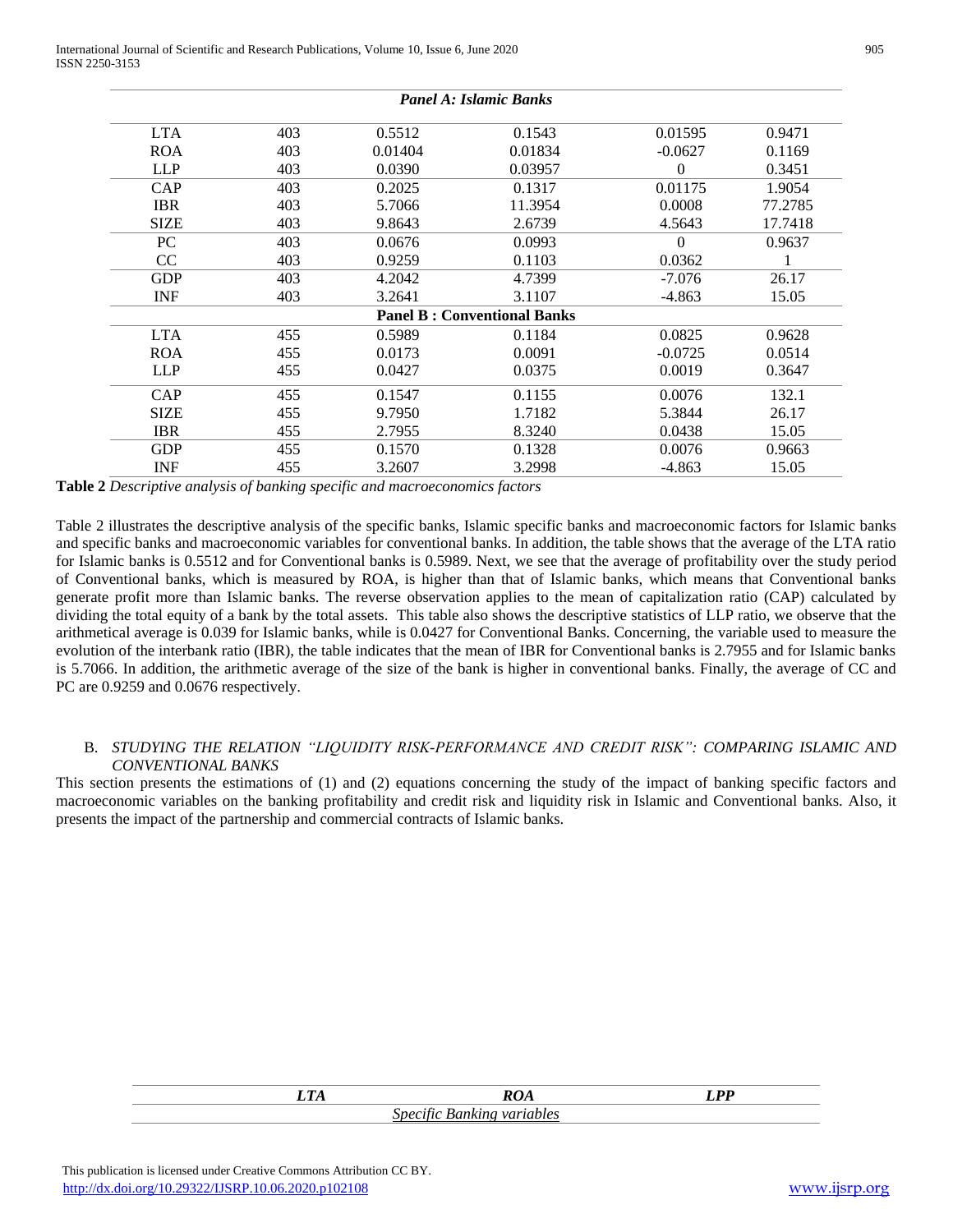| <b>LTA</b>  |              | $-0.0100$                                                                              | $-0.0642$    |
|-------------|--------------|----------------------------------------------------------------------------------------|--------------|
|             |              | (0.151)                                                                                | $(0.000***)$ |
|             |              |                                                                                        |              |
| <b>ROA</b>  | $-0.5712$    |                                                                                        | $-0.4647$    |
|             | $(0.090*)$   |                                                                                        | $(0.000***)$ |
|             |              |                                                                                        |              |
| <b>LLP</b>  | $-0.7009$    | $-0.1048$                                                                              |              |
|             | $(0.000***)$ | $(0.000***)$                                                                           |              |
| CAP         | $-0.2904$    | $-0.0092$                                                                              | $-0.0426$    |
|             | $(0.000***)$ | (0.213)                                                                                | $(0.006***)$ |
|             |              |                                                                                        |              |
| <b>IBR</b>  | $-0.0013$    | 0.0001                                                                                 | $-0.0003$    |
|             | $(0.006***)$ | $(0.015**)$                                                                            | $(0.016**)$  |
| <b>SIZE</b> | 0.0170       | $-0.0011$                                                                              | $-0.0017$    |
|             | $(0.000***)$ | $(0.017**)$                                                                            | (0.130)      |
|             |              |                                                                                        |              |
|             |              | Macroeconomics variables                                                               |              |
| <b>GDP</b>  | $-0.0031$    | 0.0007                                                                                 | 0.0007       |
|             | $(0.018***)$ | $(0.000***)$                                                                           | $(0.073*)$   |
| <b>INF</b>  | $-0.0019$    | 0.0009                                                                                 | $-0.0007$    |
|             | (0.296)      | $(0.000***)$                                                                           | (0.270)      |
|             |              |                                                                                        |              |
|             |              | Islamic specific banking variables                                                     |              |
| PC          | $-0.1102$    | 0.0009                                                                                 | $-0.0855$    |
|             | (0.609)      | (0.977)                                                                                | (0.194)      |
| CC          | $-0.0019$    | 0.0061                                                                                 | $-0.0877$    |
|             |              |                                                                                        |              |
|             | (0.296)      | (0.824)                                                                                | (0.116)      |
|             |              | *** Significant at 1 % level. ** Significant at 5 % level * Significant at 10 % level. |              |
|             |              |                                                                                        |              |

## **Table 3** *The estimation results of model 1, 2 and 3 for Islamic Banks.*

The results displayed in table 3 shows models estimations of Islamic banks using the net loans to total assets ratio (LTA) as a measure of liquidity risk, return on assets (ROA) and loss loans provisions (LLP) as a measure of profitability and credit risk respectively. We first observe that LTA ratio has a negative and insignificant effect on profitability. Second, we find a negative and significant relationship between our measure of liquidity risk and our capitalization ratio (CAP) and the loan loss provisions (LLP). In addition, SIZE has a significant positive influence on LTA ratio. Furthermore, it is obvious from our results that there is no significant influence of macroeconomics factors and Islamic specific variables on LTA ratio. However, the results displayed in this table show the model 2 estimations of the return on assets ratio (ROA). We observe that Size and our credit risk measure have a negative and significant effect on Islamic banks' performance. Whereas, we find that interbank ratio (IBR) and macroeconomics variables have a significant positive effect on ROA. We also find an insignificant relationship between ROA and Islamic specific contracts (PC and CC). Table 4.13 shows also the model 3 estimations of the credit risk of Islamic banks measured by LLP ratio, we find that profitability and commercial contracts exert a positive and significant influence on LLP ratio, while LTA, IBR and macroeconomics variables have a negative and significant impact on LLP ratio.

 This publication is licensed under Creative Commons Attribution CC BY. <http://dx.doi.org/10.29322/IJSRP.10.06.2020.p102108> [www.ijsrp.org](http://ijsrp.org/)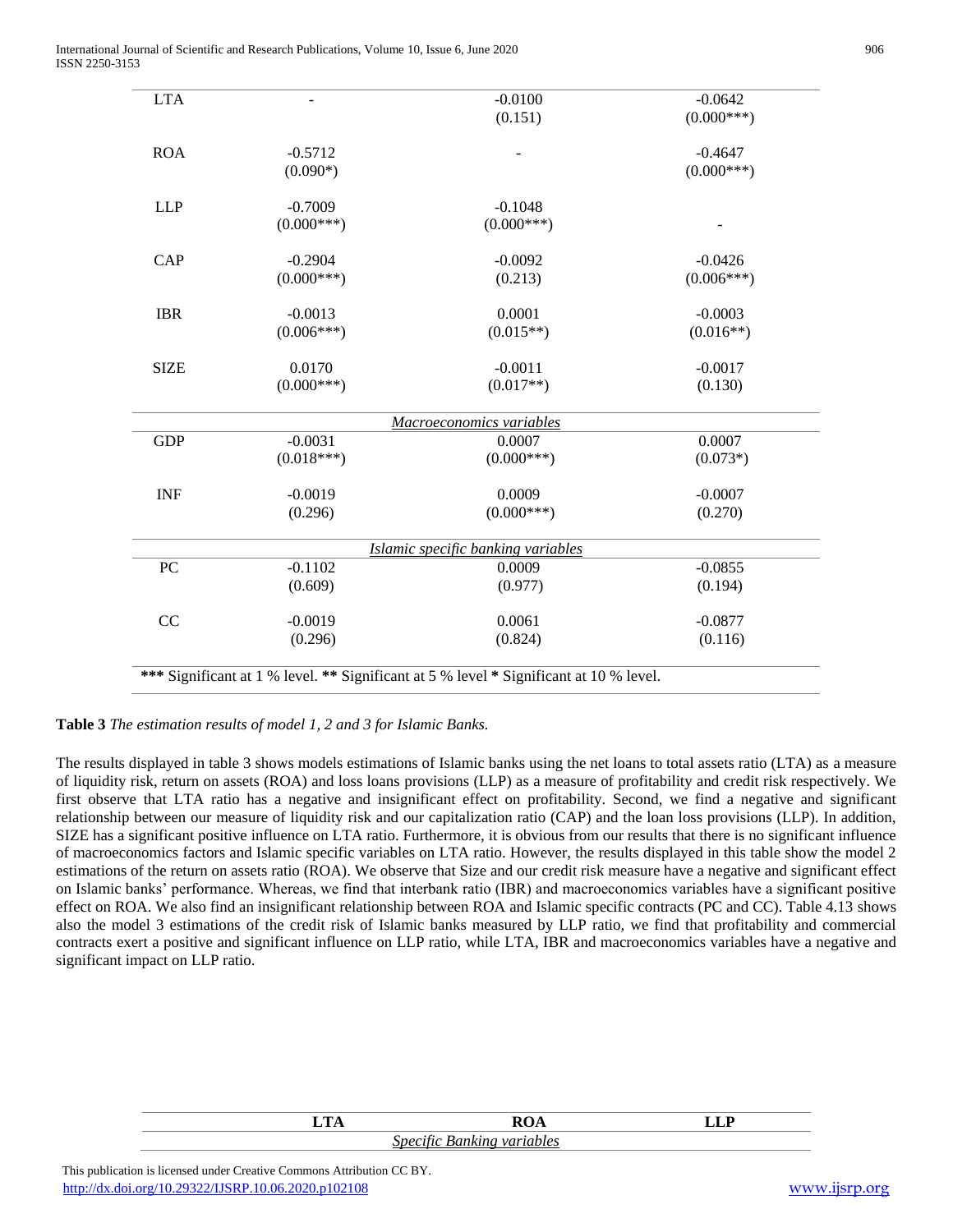International Journal of Scientific and Research Publications, Volume 10, Issue 6, June 2020 907 ISSN 2250-3153

| <b>LTA</b>  |              | $-0.0013$                                                                              | $-0.0539$    |
|-------------|--------------|----------------------------------------------------------------------------------------|--------------|
|             |              | (0.976)                                                                                | $(0.000***)$ |
| <b>ROA</b>  | $-0.0524$    |                                                                                        | $-0.6363$    |
|             | (0.909)      |                                                                                        | $(0.000***)$ |
| <b>LLP</b>  | $-0.3862$    | $-0.0572$                                                                              |              |
|             | $(0.005***)$ | $(0.000***)$                                                                           |              |
| CAP         | $-0.1859$    | 0.0110                                                                                 | 0.1549       |
|             | $(0.000***)$ | $(0.018**)$                                                                            | $(0.000***)$ |
| <b>SIZE</b> | 0.0048       | 0.0002                                                                                 | $-0.0034$    |
|             | (0.220)      | (0.557)                                                                                | $(0.005***)$ |
| <b>IBR</b>  | 0.0005       | 0.00005                                                                                | $-2.72e-06$  |
|             | (0.224)      | (0.217)                                                                                | (0.985)      |
|             |              | Macroeconomics variables                                                               |              |
| <b>INF</b>  | $-0.0012$    | $-0.0002$                                                                              | $-0.0003$    |
|             | (0.218)      | $(0.065*)$                                                                             | (0.328)      |
| <b>GDP</b>  | $-0.0025$    | 0.0005                                                                                 | $-0.0005$    |
|             | $(0.001***)$ | $(0.000***)$                                                                           | $(0.062*)$   |
|             |              |                                                                                        |              |
|             |              | *** Significant at 1 % level. ** Significant at 5 % level * Significant at 10 % level. |              |

**Table 4** *The estimation results of model 1, 2 and 3 for Conventional Banks*

The following table presents the regression analysis of models related to conventional banks. It presents the linear regression results using the net loans to total assets ratio (LTA), the return on assets (ROA) and the loan loss provisions (LLP) as dependent variables. According to the results, the LLP ratio and CAP contribute significantly towards liquidity risk with a negative sign. The interbank ratio (IBR) has a positive and significant impact on liquidity risk. On the macroeconomics variables side, only the gross domestic product growth rate has a significant impact on liquidity risk with a negative sign.

Table 4 presents also the determinants of profitability expressed by Return on Assets in conventional banks. The results indicate that the CAP, SIZE and the interbank ratio significantly influence the banks' performance with a positive sign. According to the table, the financial performance has a negative and significant relationship with the inflation rate (INF) and the credit risk (LLP). Moreover, GDP has a positive and significant repercussion on the performance of conventional banks. Concerning, the regression outcome of LLP ratio shows a significant and negative relationship with LTA, ROA and SIZE. On the contrary, it has a positive impact on CAP ratio. In addition, our study shows a negative and significant impact of the inflation rate (INF) and the gross domestic product (GDP) on return on the credit risk of conventional banks. In the following table, we present the summarized results derived from the GLS regressions for both types of banks, including the acceptance and rejection of each hypothesis based on the expected and the observed impact.

## *C. STUDYING THE IMPACT OF FINANCIAL STRESS ON THE RELATION "LIQUIDITY RISK-PERFORMANCE AND CREDIT RISK: COMPARING ISLAMIC AND CONVENTIONAL BANKS*

The purpose of panel threshold regressions is to examine the relation "*liquidity risk, profitability and credit risk*" in a context of financial stress on the basis of levels of financial stress "*low stress*" and "*high stress*".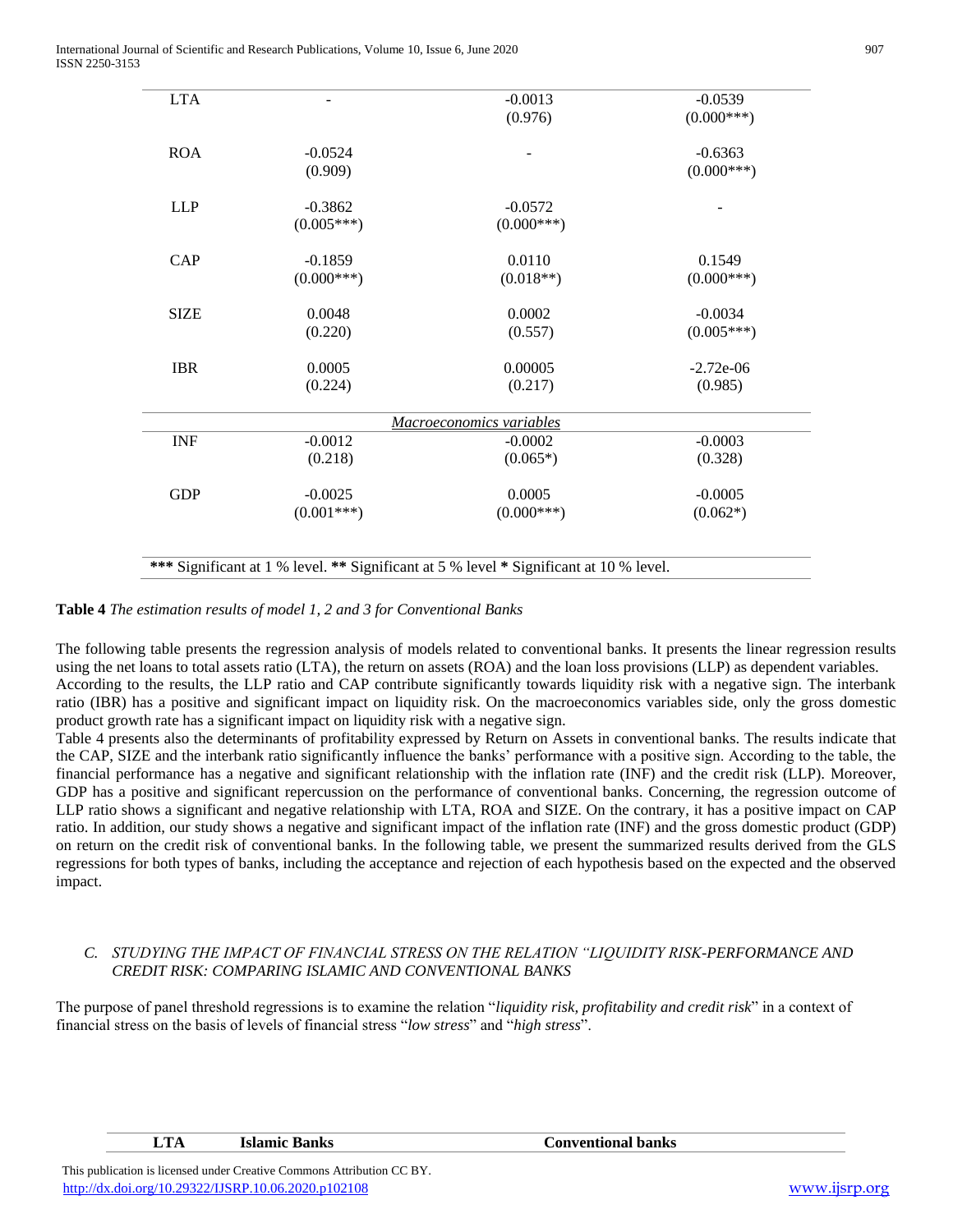International Journal of Scientific and Research Publications, Volume 10, Issue 6, June 2020 908 ISSN 2250-3153

| Observations          | 403          | 403                    | 455          | 455                 |
|-----------------------|--------------|------------------------|--------------|---------------------|
| Numbers of<br>banks   | 31           | 31                     | 35           | 35                  |
| Threshold<br>estimate | 1.2556       | 0.581                  | 0.198        | 1.827               |
|                       | $(0.000***)$ | $(0.000***)$           | (0.568)      | $(0.011***)$        |
| <b>High stress</b>    | $-3.024$     | $-1.487$               | 0.271        | 2.370               |
| Low stress            | (0.235)      | $(0.000***)$           | (0.174)      | $(0.081*)$          |
| <b>ROA/LLP</b>        | $-0.407$     | $-0.645$               | $-0.689$     | $-0.240$            |
|                       | $(0.005***)$ | $(0.007***)$           | $(0.001***)$ | (0.225)             |
| <b>GDP</b>            | $-0.003$     | $-0.003$               | $-0.002$     | $-0.001$            |
|                       | (0.405)      | (0.650)                | $(0.001***)$ | (0.225)             |
| <b>INF</b>            | $-0.001$     | $-0.008$               | $-0.002$     | $-0.001$            |
|                       | (0.103)      | $(0.012**)$            | (0.242)      | (0.272)             |
| <b>IBR</b>            | $-0.008$     | $-0.001$               | 0.004        | 0.004               |
|                       | $(0.000***)$ | $(0.000***)$           | (0.422)      | $(0.065*)$          |
| <b>SIZE</b>           | 0.017        | 0.016                  | 0.003        | 0.008               |
|                       | $(0.052*)$   | $(0.079*)$             |              |                     |
| CC                    | 0.022        | 0.020                  |              |                     |
|                       | (0.860)      | $(0.079*)$             |              |                     |
| PC                    | $-0.132$     | $-0.020$               |              |                     |
|                       | $(0.000***)$ | $(0.000***)$           | $(0.000***)$ | $(0.000***)$        |
| CAP                   | $-0.288$     | $-0.302$               | $-0.198$     | $-0.188$            |
|                       | $(0.000***)$ |                        | (0.110)      |                     |
| <b>LLP</b>            | $-0.738$     |                        | $-0.2211$    |                     |
| <b>ROA</b>            |              | $-0.585$<br>$(0.084*)$ |              | $-0.143$<br>(0.752) |

**Table 5** *Threshold regression using LTA as dependent variable*

The above table provides the results of panel threshold models using FSI and IMFSI as threshold variables for conventional and Islamic banks respectively. Table 10 shows that the impacts of ROA and LLP ratios on liquidity risk are not the same for the different financial stress levels. Studying the influence of ROA on LTA ratio for both types of banks, when the level of stress is high, the profitability of Islamic banks has a negative and significant impact on liquidity risk, but not vice versa. On the contrary, the impact of conventional banks' performance on liquidity risk is insignificant for high or low financial stress levels. However, studying the impact of credit risk measured by the LLP ratio on liquidity risk, we show that at any level of stress (high or low), the LLP ratio has a significant negative impact on liquidity risk except when the FSI is high for conventional banks, the impact is positive and significant. Comparing the observed outcome from the above table to the result of GLS regression, where the impact of ROA on LTA is insignificant and negative for Islamic banks and positive for conventional banks. This relation remains insignificant for both types of banks in a low financial stress, but for a high level of financial stress, the relation is significant and negative for both types of banks. The results imply that the financial stress indices provide a significant explanation of such relation. Comparing the impact of LTA on ROA in GLS regression to the impact observed in threshold regression, we show that ROA has a negative and significant impact in the all estimated models for Islamic and Conventional banks, except in a high financial stress for conventional banks, it becomes positive and significant.

| - |  | - |  |
|---|--|---|--|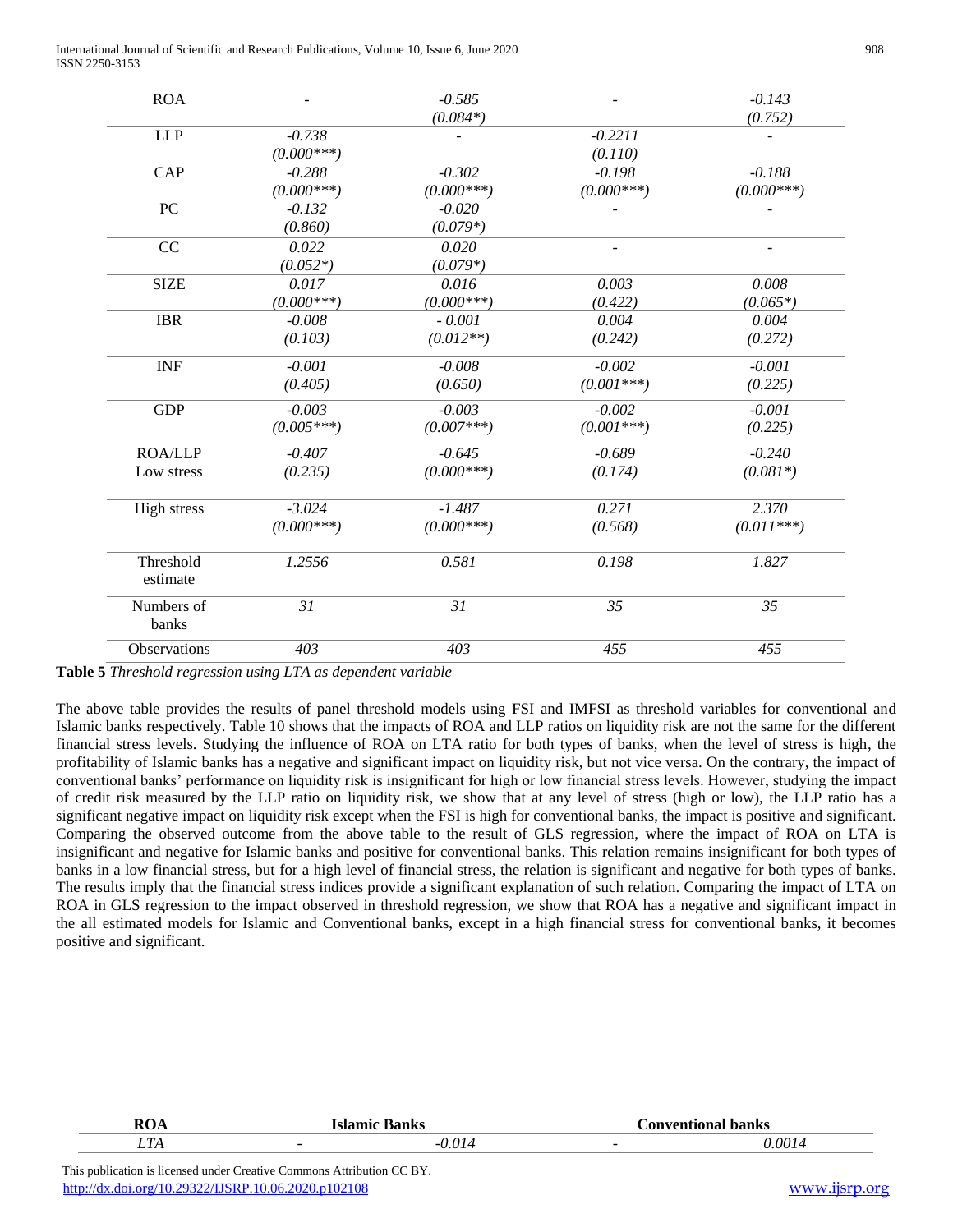International Journal of Scientific and Research Publications, Volume 10, Issue 6, June 2020 909 ISSN 2250-3153

|                             |              | $(0.064*)$   |              | (0.777)      |
|-----------------------------|--------------|--------------|--------------|--------------|
| LLP                         | $-0.116$     |              | $-0.057$     |              |
|                             | $(0.000***)$ |              | $(0.000***)$ |              |
| CAP                         | $-0.012$     | $-0.017$     | 0.012        | 0.0098       |
|                             | (0.124)      | $(0.029**)$  | $(0.016**)$  | $(0.051*)$   |
| PC                          | $-0.010$     | $-0.009$     |              |              |
|                             | (0.355)      | (0.430)      |              |              |
| CC                          | 0.002        | 0.0019       |              |              |
|                             | (0.211)      | (0.276)      |              |              |
| <b>SIZE</b>                 | $-0.002$     | $-0.002$     | 0.0001       | $-0.0005$    |
|                             | $(0.001***)$ | $(0.000***)$ | (0.768)      | (0.235)      |
| <b>IBR</b>                  | $-0.000$     | $-0.0001$    | 0.0000       | 0.0004       |
|                             | (0.290)      | $(0.030**)$  | (0.439)      | (0.348)      |
| $\ensuremath{\textit{INF}}$ | $-0.0006$    | $-0.000$     | $-0.0001$    | $-0.0001$    |
|                             | $(0.020**)$  | $(0.001***)$ | $(0.076*)$   | (0.296)      |
| GDP                         | $-0.000$     | $-0.000$     | 0.0005       | $-0.0005$    |
|                             | $(0.002***)$ | $(0.001***)$ | $(0.000***)$ | $(0.000***)$ |
| <b>LTA/LLP</b>              | $-0.0143$    | $-0.348$     | $-0.001$     | $-0.0539$    |
| Low stress                  | $(0.067*)$   | $(0.000***)$ | (0.778)      | $(0.000***)$ |
| High stress                 | 0.005        | $-0.116$     | 0.010        | $-0.319$     |
|                             | (0.554)      | $(0.000***)$ | (0.141)      | $(0.000***)$ |
| Threshold estimate          | 0.4673       | $-0.7003$    | 1.882        | 1.646        |
| Numbers of banks            | 31           | 31           | 35           | 35           |
| <b>Observations</b>         | 403          | 403          | 455          | 455          |
|                             |              |              |              |              |

**Table 6** *Threshold regression using ROA as dependent variable*

In table 6, we use panel threshold regressions to test the impact of ROA on financial risks (liquidity and credit risks). We show that in the low regime, where the financial stress is below the threshold value, LTA ratio has a negative and significant effect on Islamic banks' performance, but it has a negative and insignificant impact on the profitability of conventional banks. In the high regime, its influence becomes positive and insignificant in both types of banks. Table 4.17 shows also the results of credit risk influence on banks' performance using the financial stress indices as threshold variables. These results indicate that below the threshold value, the LLP ratio has a negative and significant impact on ROA for Islamic banks. Once the financial stress exceeds the threshold estimated value, the impact becomes positive and insignificant for conventional banks, and we show that in both regimes, the impact of an LLP and ROA is significantly negative. The only observed change from the estimation models concerning the impact of LTA on ROA is that the influence of liquidity risk on profitability becomes significant and negative for Islamic and conventional banks in a low financial stress level. While, it is insignificant for the results obtained from other estimation models. As regards the impact of the LLP on ROA, the results show a significant impact with a negative sign for each type of banks in GLS and PTR regressions. This means that credit risk has a negative and significant impact on profitability, regardless of the type of banks and the level of financial stress.

| LLP        | <b>Islamic Banks</b>     |                          |                          | <b>Conventional banks</b> |
|------------|--------------------------|--------------------------|--------------------------|---------------------------|
| <b>TA</b>  | $\overline{\phantom{0}}$ | $-0.067$                 | $\overline{\phantom{0}}$ | $-0.028$                  |
|            |                          | $(0.000***)$             |                          | (0.100)                   |
| <b>ROA</b> | $-0.464$                 | $\overline{\phantom{0}}$ | $-0.6485$                | $\overline{\phantom{0}}$  |

 This publication is licensed under Creative Commons Attribution CC BY. <http://dx.doi.org/10.29322/IJSRP.10.06.2020.p102108> [www.ijsrp.org](http://ijsrp.org/)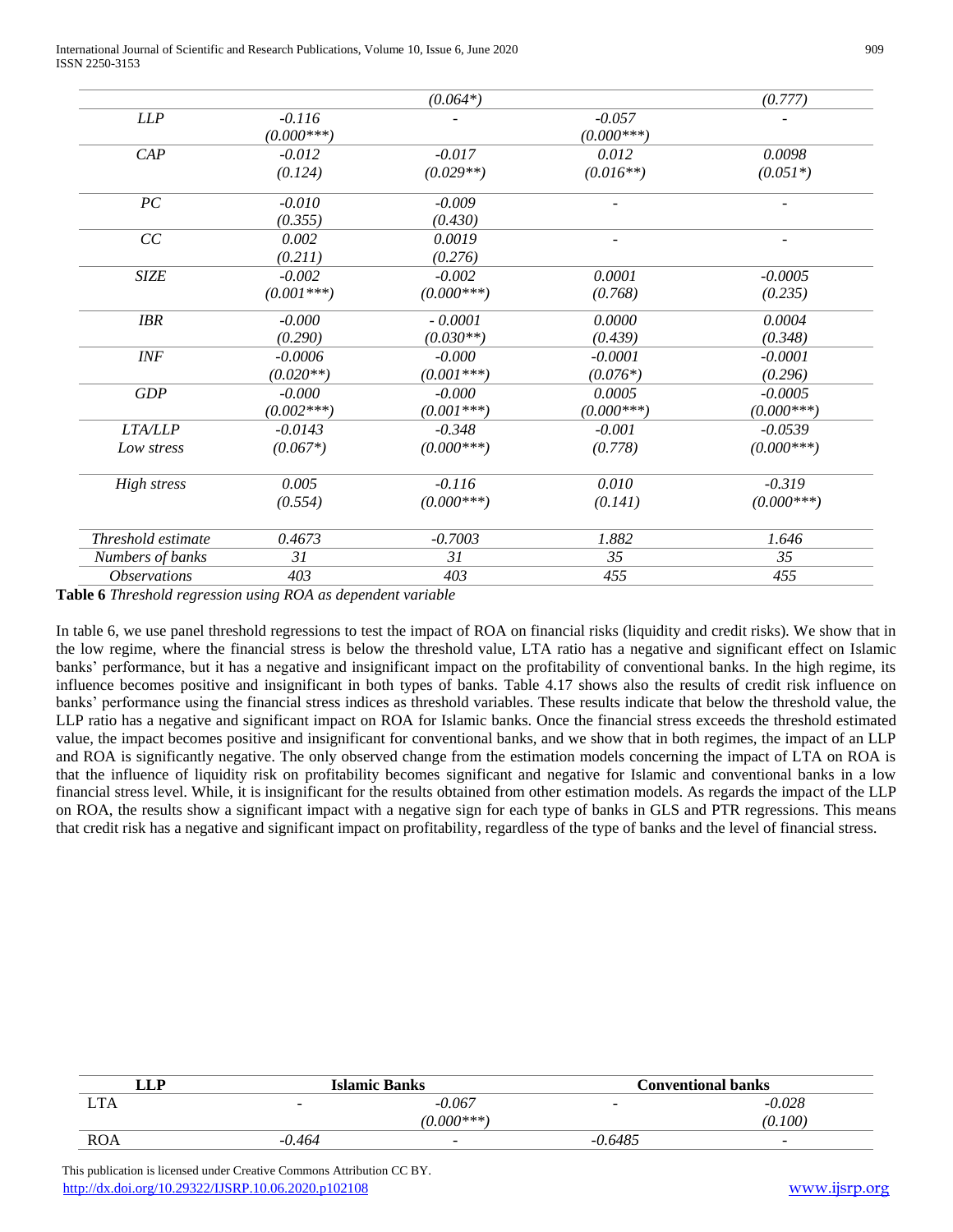International Journal of Scientific and Research Publications, Volume 10, Issue 6, June 2020 910 ISSN 2250-3153

|                    | $(0.000***)$ |              | $(0.000***)$ |              |
|--------------------|--------------|--------------|--------------|--------------|
| CAP                | $-0.045$     | $-0.043$     | 0.1729       | 0.172        |
|                    | $(0.004***)$ | $(0.006***)$ | $(0.000***)$ | $(0.000***)$ |
| PC                 | 0.032        | 0.024        |              |              |
|                    | (0.162)      | (0.306)      |              |              |
| CC                 | 0.014        | 0.014        |              |              |
|                    | $(0.000***)$ | $(0.000***)$ |              |              |
| <b>SIZE</b>        | $-0.002$     | $-0.002$     | $-0.002$     | $-0.002$     |
|                    | (0.104)      | (0.116)      | (0.168)      | (0.179)      |
| <b>IBR</b>         | $-0.0003$    | $-0.000$     | $-0.0001$    | $-0.0001$    |
|                    | $(0.019**)$  | $(0.008***)$ | (0.915)      | (0.924)      |
| <b>INF</b>         | $-0.0006$    | $-0.0006$    | $-0.0001$    | $-0.0001$    |
|                    | (0.252)      | (0.254)      | (0.767)      | (0.578)      |
| <b>GDP</b>         | $-0.0006$    | $-0.0007$    | $-0.0001$    | $-0.0002$    |
|                    | $(0.098*)$   | $(0.064*)$   | (0.767)      | (0.459)      |
| LTA/ROA            | $-0.066$     | $-0.595$     | $-0.025$     | $-0.480$     |
| Low stress         | $(0.000***)$ | $(0.000***)$ | (0.149)      | $(0.007***)$ |
| High stress        | $-0.072$     | $-0.410$     | $-0.034$     | $-0.726$     |
|                    | $(0.000***)$ | $(0.000***)$ | $(0.050**)$  | $(0.000***)$ |
| Threshold estimate | $-0.1531$    | $-0.2908$    | 0.225        | 0.198        |
| Numbers of banks   | 31           | 31           | 35           | 35           |
| Observations       | 403          | 403          | 455          | 455          |

**Table 7** *Threshold regression using LLP as dependent variable*

In table 7, the results of threshold regression models (LLP ratio as dependent variable) are displayed with low and high financial stress of the impact of LTA and ROA ratios on credit risk for Islamic and conventional banks. The results for low financial stress level suggest that there is negative and significant impact of ROA on LLP ratio for both Islamic and conventional banks. And in a high stress level, the same result is observed. Concerning, the results of the impact of the LTA ratio on banks' credit risk we show that there is a negative and significant impact with low and high levels, except with low stress in conventional banks where the effect is negative and insignificant. It is important to recall that the results observed from GLS regression concerning the impact of liquidity risk and profitability on credit risk is negative and significant exactly as the outcomes observed from the above table. The only exception is that in a low financial stress level, the liquidity risk of conventional banks has no significant impact on credit risk.

#### V. CONCLUSION

In this paper, we investigate the impact of banking specific and macroeconomic factors on profitability and financial risks (liquidity and credit risk) for both Islamic and conventional banks. And, we focus on a partnership and commercial contracts that appeared in the asset side of the Islamic banks' balance sheets. First, our findings suggest that liquidity risk measured by net loans to total assets ratio is high in conventional banks for the 7 years of the study. Then, it was higher in Islamic banks in the last few years. As regards the profitability, our results are similar to the literature; conventional banks are more profitable compared to Islamic counterparts. Concerning the credit risk, our findings suggest that conventional banks are more risky than Islamic banks. Then, we use GLS regressions, for Islamic banks, we observed that liquidity risk has a significant relationship with return on assets and capitalization ratio. This is compatible with Ghnimi and Omri (2015). In addition, the interbank ratio has significant impact on profitability and risks. Our findings support the paper of Palomi (2015), profitability was impacted significantly by capital to total assets and size with a positive sign. In line with Bashir (2003), Muda et al. (2013) and Trabalsi and Goux (2017), credit risk has a significant relationship with liquidity risk, profitability, interbank ratio and commercial contracts. For conventional banks, the study finds that interbank ratio has a significant influence on performance and liquidity risk. Furthermore, capitalization ratio has a positive and significant relationship with conventional banks' profitability and a negative and significant relationship with liquidity risk. The influence of size on credit risk is negative and significant, while, it is positive and significant on profitability. Concerning the macroeconomic variables, it is obvious that Islamic banks were less sensitive than conventional ones. These findings were found by several previous papers. Using threshold panel regressions, we estimate the relationship between banks' profitability, liquidity risk and credit risk and we provide new evidence that the financial stress indices as threshold variables could affect these relations. And effectively, we found that the relation between banks' performance and risks in some cases is varied on reversed from threshold levels. But in most cases, it maintains the same relationship. The implication of our findings is that some of specific banking factors have led to enhance or reduce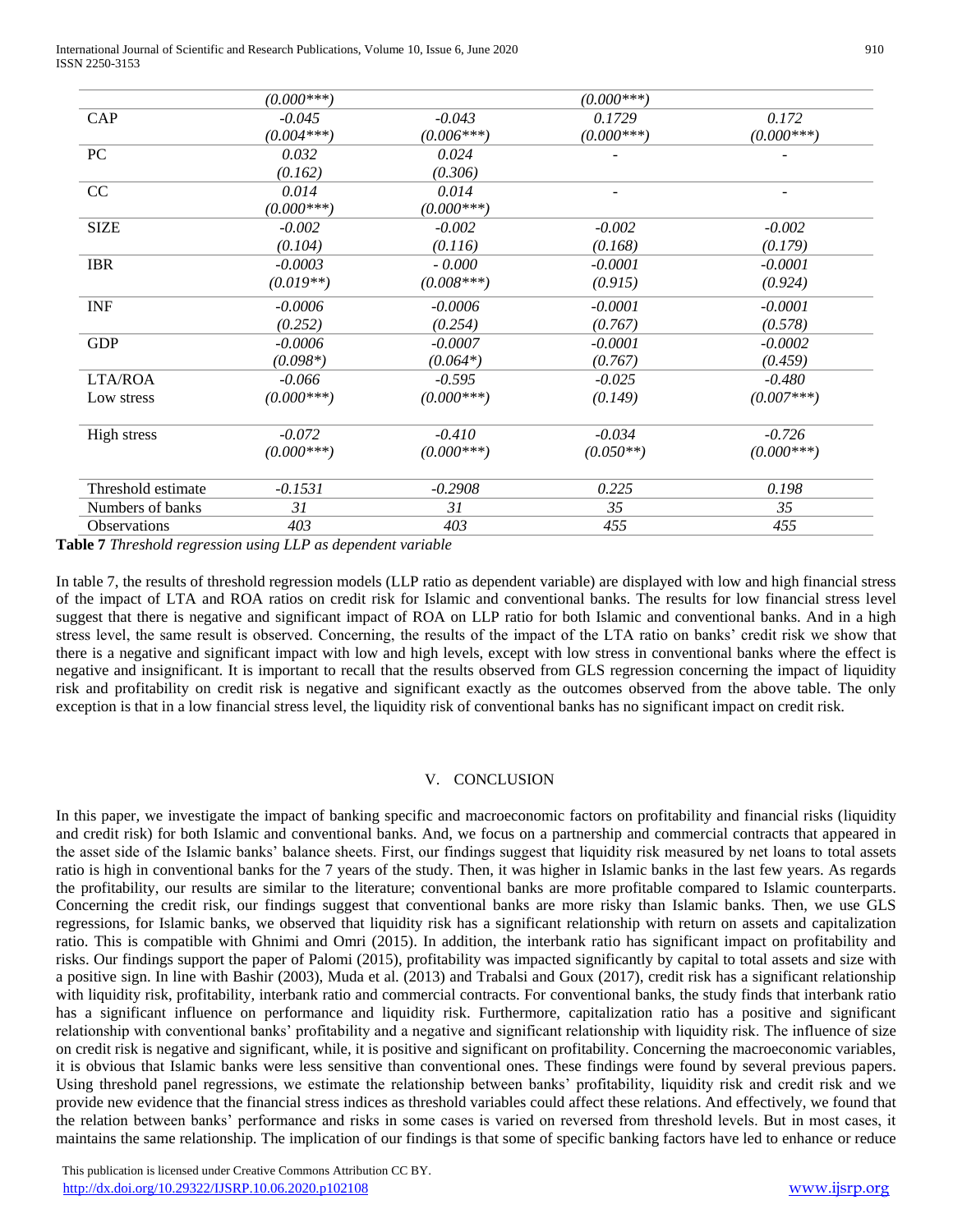profitability and the level risks. In addition, it supports previous studies concerning the impact of macroeconomic variables on both Islamic and conventional banks. However, it serves to identify which types of contracts, used by Islamic banks have an influence on profitability and risks. In addition, it examines the relation performance risks in Islamic and conventional banks using the financial stress indices as threshold variables are considered as a key contributor of our study.

## VI. REFERENCES

- Abadi I. Esmaeel S. Mirjafari E. 2011. *Credit Risk Management and Analysis in an Iranian Bank*. World Academy of Science, Engineering and Technology, Vol 54, pp 981- 985.
- Akhtar, M. Ali K. Sadaqat S. 2011. *Factors Influencing the Profitability of Islamic Banks of Pakistan*. International Research Journal of Finance and Economics, ISSN 1450-2887, Issue 66.
- Alman, M. Oehler, A. 2011. *Liquidity transformation factors of Islamic banks: An empirical analysis.* Bamberg university.
- Al-Hares, O. Abughazaleh, N. El-Galfy, A. 2013. *Financial Performance and Compliance with Basel III Capital Standards: Conventional vs. Islamic Banks*. The Journal of Applied Business Research, Vol 29(4).
- Aspachs, O. Nier E. Tiesset, M. 2005. *Liquidity, banking regulation and the macroeconomic: Evidence on bank liquidity holdings from a panel of UKresident banks*. Working paper, Bank of England.
- Athanasoglou, P. Brissimis, S. Delis, M. 2008. *Bank-Specific, Industry-Specific and …Macroeconomic Determinants of Bank Profitability*. Journal of International Financial Markets, Institutions and Money, Vol 18, pp 121-136.
- Bashir, A. 2000. *Determinants of profitability and rates of return margins in Islamic banks: some evidence from the Middle East*. Grambling State University Mimeo.
- Ben Arab M. Elmelki A. 2008. *Managing Risks and Liquidity in an Interest Free Banking Framework: The Case of the Islamic Banks*. International Journal of Business and …Management, vol. 3(9).
- Ben Jedidia K. Hamza. H. 2015. *Determinants of Liquidity Risk in Islamic Banks: A Panel Study*. Islamic Management and Business ISSN 2222-1905 (Paper) ISSN 2222-2839 (Online) Vol 7 (16).
- Ben Jedidia. K. Jlassi M. 2013. *Le Risque De Liquidité Pour Une Banque Islamique : Enjeux Et Gestion*. Etudes en Economie Islamique, vol 7 (1), pp 71-96.
- Ben Moussa, A. Chedia, H. 2016. *Determinants of bank lending: Case of Tunisia*. International journal of finance and accounting.
- Blessing, K. Canicio, D. 2015. *Micro and Macro Drivers of credit risk: the case of Zimbabwean banking Industry (2009-2013).* Munich Personal RePEc Archive.
- Castro, V. 2012. *Macroeconomic determinants of the credit risk in the banking system: The case of the GIPSI.* University of Coimbra and NIPE, Portugal.
- Cerrato, M. Choudhry, M. Crosby, J. Olukuru, J. 2012. *Why do UK banks securitize?* Sire discussion paper.
- Chen, J. Quang, T. 2014. *The impact of international financial integration on economic growth: New evidence on threshold effects.* Economic Modelling, 2014, Vol.42, issue C, 475-489.
- Dietrich, A. Wanzenri, G. 2011. *Determinants of bank profitability before and during the crisis: Evidence from Switzerland*. Journal of International Financial Markets, Institutions and Money 21: 307–27.
- Dinger, V. Hagen, J. 2007. *Does Interbank Borrowing reduce Bank risk? Governance and the efficiency of economic system GESY*.
- El Gari, MA. 2003. *Credit risk in Islamic banking and finance*. King Abdul-Aziz University. Jeddah, Saudi Arabia.
- Farhan, A. Ali, K. Sadaqat, S. 2011. *Liquidity risk management: a comparative study between conventional and Islamic banks of Pakistan*.
- Gafrej, O. Boujelbene, M. 2017. *Liquidity determinants of Islamic and conventional banks*. Journal of Islamic banking and finance.
- Gafrej, O. Boujelbene, M. 2020. A Comparative Analysis Between The Financial Stress Index of the Whole Financial System and The Index Specific To Islamic Financial Markets. International Journal of Recent Scientific Research.
- Gila-Gourgoura, E. Nikolaidou, E. 2017. *Credit risk determinants in the vulnerable economies of Europe: evidence from the Spanish banking system.* International journal of business and economic sciences applied research (IJBESAR).
- Ghenimi, A. Omri, M. 2015. *Liquidity risk management: A comparative study between Islamic and Conventional banks.* Economics.
- Haddad, M. Hakim, S. 2017. *Measuring the cost of financial integration in the GCC*. Review of Economics and Finance.
- Hammed, G. Nazir, S. Atta, M. Saeed, S. 2018. *Threshold Modeling for Inflation and GDP Growth.* MPRA Paper No. 90130.
- Hansen, B. 1999. *Threshold Effects in Non-dynamic Panels: Estimation, Testing, and Inference.* Journal of Econometrics, 93, 345-368.
- Hayati, N. Ahmad, S. 2014. *Key factors influencing credit risk of Islamic bank: A Malaysian case.* University Utara Malaysia.
- Husain, A. Affandi, S. Shukur, N. 2015. *The internal determinants of Islamic banks' profitability in Malaysia*. Journal of Basic and Applied Scientific Research.
- Iqbal, A. 2012. *Liquidity Risk Management: A Comparative Study between Conventional and Islamic of Pakistan*. Global Journal of Management and Business Research, 12(5), pp 54-64.
- Mkandawire, P. 2016. *An analysis of the determinants of bank performance in Malawi: A case of listed commercial banks.* Munich personal RePEc Archive.
- Paloni, A. 2015. *Financialisation, Business lending and profitability in the UK.* Business school-economics, University of Glosgow.
- Ramlan, H. Adnan, M. 2015. *The Profitability of Islamic and Conventional Bank: Case study in Malaysia.* 7th International Economics & Business Management Conference, 5th & 6th October 2015. Procedia Economics and Finance.